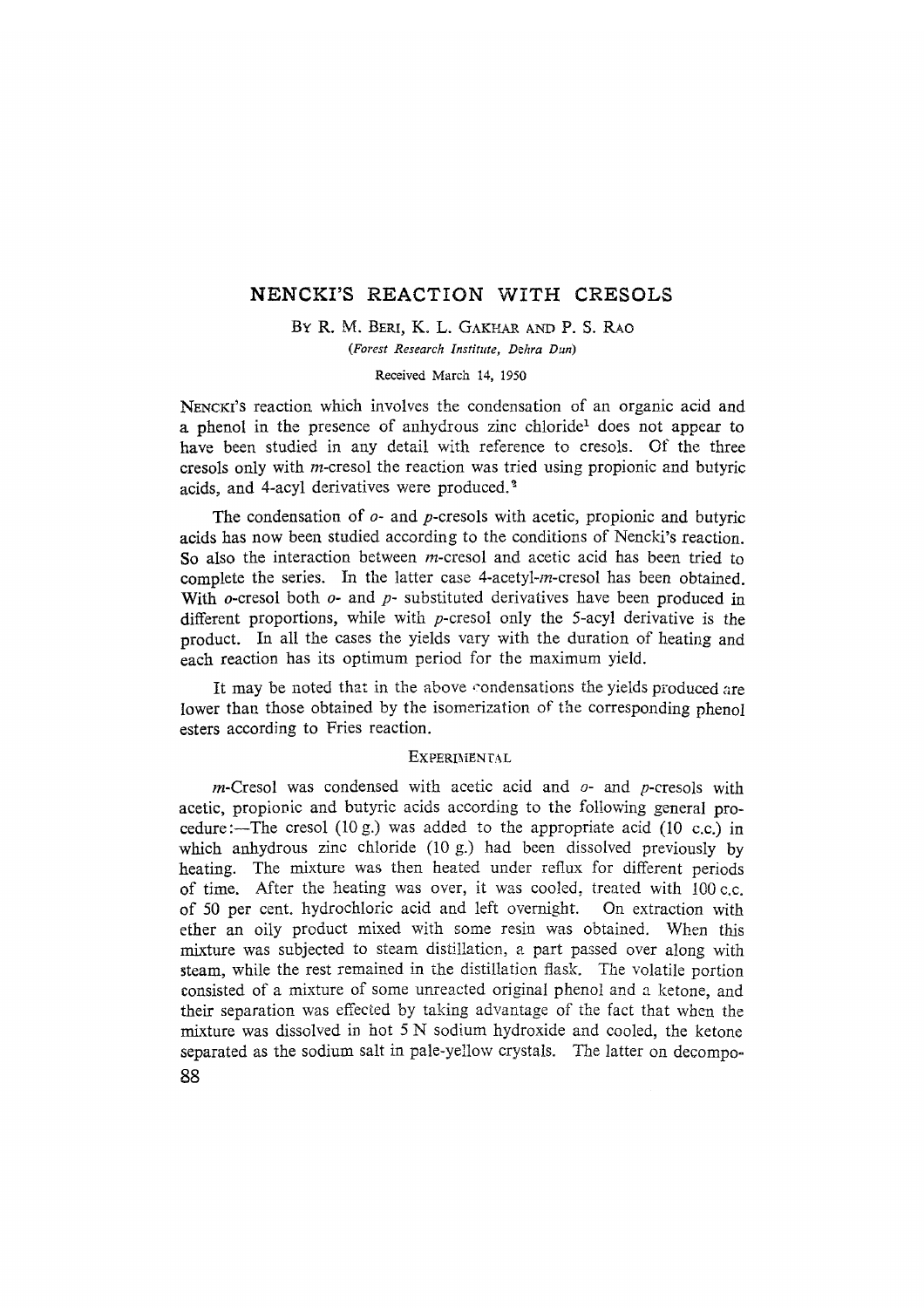sition with dilute hydrochloric acid regenerated the ketone, which could be purified by distillation under reduced pressure.

The nonvolatile residue remaining after the steam distillation contained another isomeric ketone in some cases. Wherever it was formed, it was isolated by extraction with ether and purified by crystallization from either hot water or dilute alcohol.

It may be noted that the steam-volatile ketones contained the ketonic goup in *ortho* position to the hydroxyl and produced the characteristic colours on treatment with ferric chloride. They are mostly liquids at the ordinary temperature.

## *Condensation of m-cresol with acetic acid*

Only the steam-volatile ketone was produced in this case. It boiled at 126°/20 mm. and at 245° at atmospheric pressure. It was identified as 2-hydroxy-4-methylacetophenone, since it formed the semicarbazone and the oxime melting at 214° and 132° respectively. The variation of the yields of the ketone with the duration of heating is given below:-

| SI.<br>No.     | Duration of heating | Yield of 4-acetyl-m-cresol<br>(2 hydroxy-4-methylacetophenone) |
|----------------|---------------------|----------------------------------------------------------------|
| 1              | 5 minutes           | Nil                                                            |
| $\overline{2}$ | 1 hour              | 15%                                                            |
| 3              | 3.<br>hours         | 20%                                                            |
| 4              | 4<br>18             | 22%                                                            |
| 5              | 6<br>5.9            | 25%                                                            |
| 6              | 7<br>, ,            | Much resinification                                            |

TABLE I

## *Condensation of o-cresol*

*(a) With acetic acid.--Two* ketones, *viz.,* 2-hydroxy-3-methylacetophenone (b.p. 106°-07°/10 mm.; semicarbazone, m.p. 228°; phenyl hydrazone, m.p.  $122^{\circ}$ ) and 4-hydroxy-3-methylacetophenone (m.p.  $104^{\circ}$ ; oxime, m.p. 93°-94°)<sup>3</sup> were obtained.

*(b) With propionic acid.--2-Hydroxy-3-methylpropiophenone* (b.p. 127°-29°/15 mm.; semicarbazone, m.p. 202°) and 4-hydroxy-3-methylpropiophenone (m.p.  $83^{\circ}-84^{\circ}$ ; 2: 4-dinitrophenyl hydrazone, m.p.  $238^{\circ}$ 4) were obtained.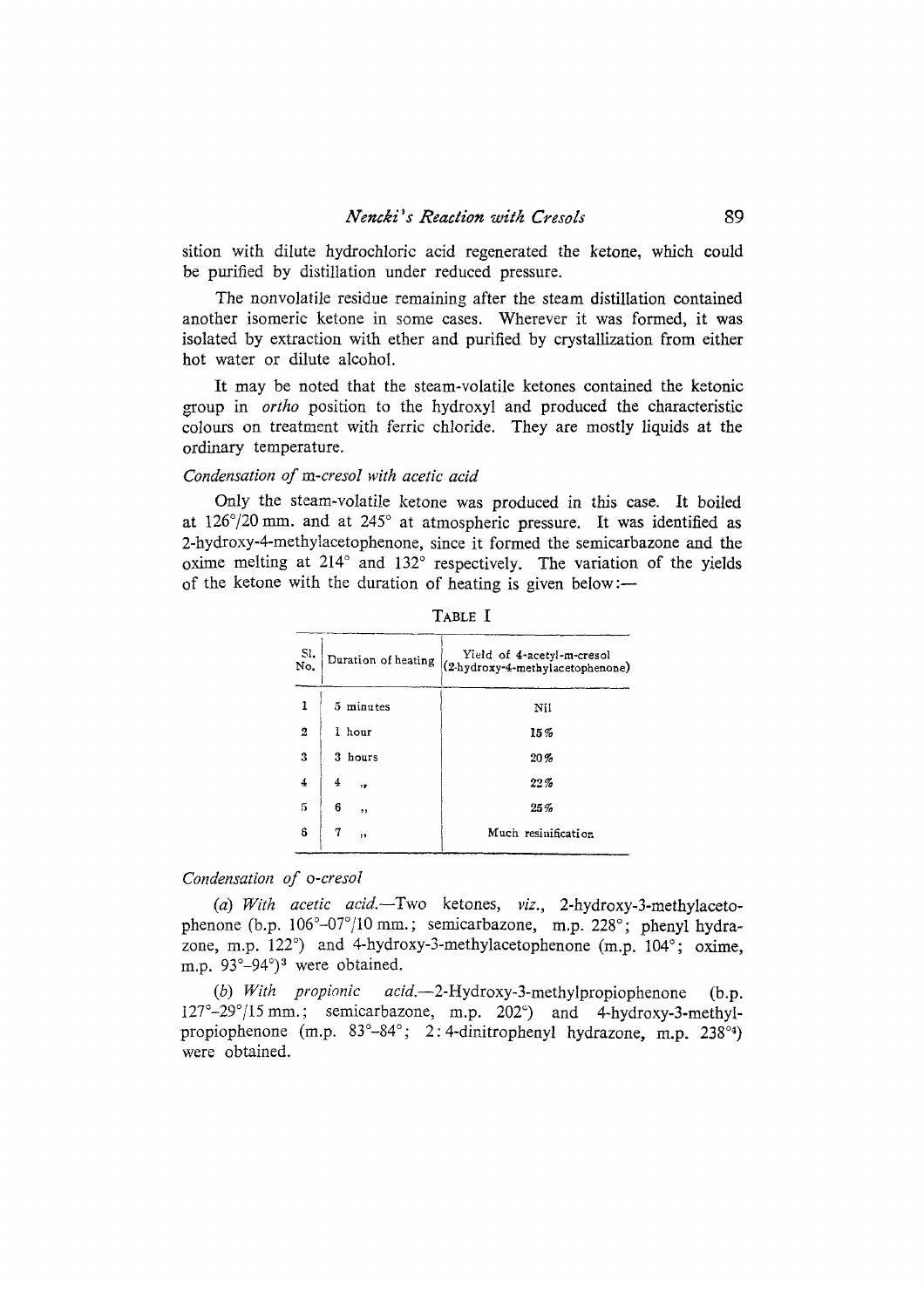90 R. M. Beri and others

*(c) With butyric acid.--2-Hydroxy-3-methylbutyrophenone* (b.p. 142 °- 43°/10 mm.; oxime, m.p.  $87^\circ - 88^\circ$ ; phenyl hydrazone, m.p.  $157^\circ - 58^\circ$ ) and 4-hydroxy-3-methylbutyrophenone (m.p. 132°-33°; phenyl hydrazone, m.p. 110<sup>°</sup>) were formed. Some difficulty was experienced in the preparation of the oxime and phenyl hydrazone derivatives of the 2-hydroxy-3-methylbutyrophenone. However, the ketone reacted with 2:4-dinitrophenylhydrazine very readily to produce the 2: 4-dinitrophenylhydrazone. For the condensation, it (1 g.) was treated with dinitrophenylhydrazine (1 g.) dissolved in concentrated sulphuric acid (2c.c.) and refluxed after the addition of 15 c.c. of alcohol on a water-bath for half an hour. The derivative crystallized out from acetic acid as brick-red, narrow rectangular plates, and melted at 190°-92° (Found: C, 56.36; H, 4.81; C<sub>17</sub>H<sub>18</sub>O<sub>5</sub>N<sub>4</sub> requires C,  $56.98$ ; H,  $5.03\%$ ).

In all the above condensations the yields varied with the duration of heating and the results are given below: $-$ 

| Duration of<br>heating                                                                         |                                                                                              | With acetic acid                                                                  |                                                                                    | With propionic acid                                                                                         |                                                                                 | With butyric acid                                                                             |                                                                                                                                 |
|------------------------------------------------------------------------------------------------|----------------------------------------------------------------------------------------------|-----------------------------------------------------------------------------------|------------------------------------------------------------------------------------|-------------------------------------------------------------------------------------------------------------|---------------------------------------------------------------------------------|-----------------------------------------------------------------------------------------------|---------------------------------------------------------------------------------------------------------------------------------|
|                                                                                                |                                                                                              | methvlaceto-<br>phenone                                                           | methylaceto-<br>phenone                                                            | 2-Hydroxy-3-{4-Hydroxy-3-{2-Hydroxy-3- {4-Hydroxy-3-{2-Hydroxy-3-{4-Hydroxy-3-}<br>methylpro-<br>piophenone | methylpro-<br>piophenone                                                        | methylbuty-<br>rophenone                                                                      | methylbuty-<br>rophenone                                                                                                        |
| 5<br>15<br>,,<br>30<br>32<br>hour<br>$1.5$ hours<br>2<br>$\ddot{\bullet}$<br>4<br>$\mathbf{r}$ | $minutes \cdot$<br>$\bullet$<br>$\bullet$<br>$\bullet$<br>$^{\circ}$<br>$\cdot$<br>$\bullet$ | 5%<br>$\bullet$<br>$\cdots$<br>$15\%$<br>$\ddot{\phantom{0}}$<br>20%<br>$\cdot$ . | $10\%$<br>$\ddot{\bullet}$<br>$\bullet\bullet$<br>8%<br>5%<br>$\ddot{\phantom{a}}$ | $\frac{4\%}{12 \cdot 5\%}$<br>25%<br>$\frac{21\%}{14\%}$<br>$\ddot{\phantom{a}}$<br>$\ddot{\phantom{a}}$    | 11%<br>8.5%<br>$\frac{6\%}{3\%}$<br>$\frac{3\%}{2\%}$<br>$\bullet$<br>$\bullet$ | Nil<br>$\ddot{\phantom{0}}$<br>$\ddot{\phantom{0}}$<br>5%<br>$\ddot{\phantom{a}}$<br>8%<br>4% | 8%<br>$\ddot{\phantom{0}}$<br>$\bullet\hspace{0.4mm}$<br>$\bullet\hspace{0.4mm}$<br>10.5%<br>$\bullet$<br>$\frac{4 \cdot 5}{2}$ |

TABLE II

*Condensation of p-cresol with acetic, propionic and butyric acids* 

p-Cresol underwent condensation with acetic, propionic and butyric acids yielding respectively 6-hydroxy-3-methylacetophenone (m.p. 50°; oxime, m.p. 145°; semicarbazone, m.p. 211°-12°), 6-hydroxy-3-methylpropiophenone (b.p. 153°/40 mm.; phenylhydrazone, m.p. 146°; oxime, m.p.  $134^\circ - 35^\circ$ ) and 6-hydroxy-3-methylbutyrophenone (b.p.  $132^\circ/15$  mm.; oxime, 96°-97°; semicarbazone, m.p. 188-89°). The yields of the different ketones obtained when the reaction mixtures were heated for different times are recorded below:-